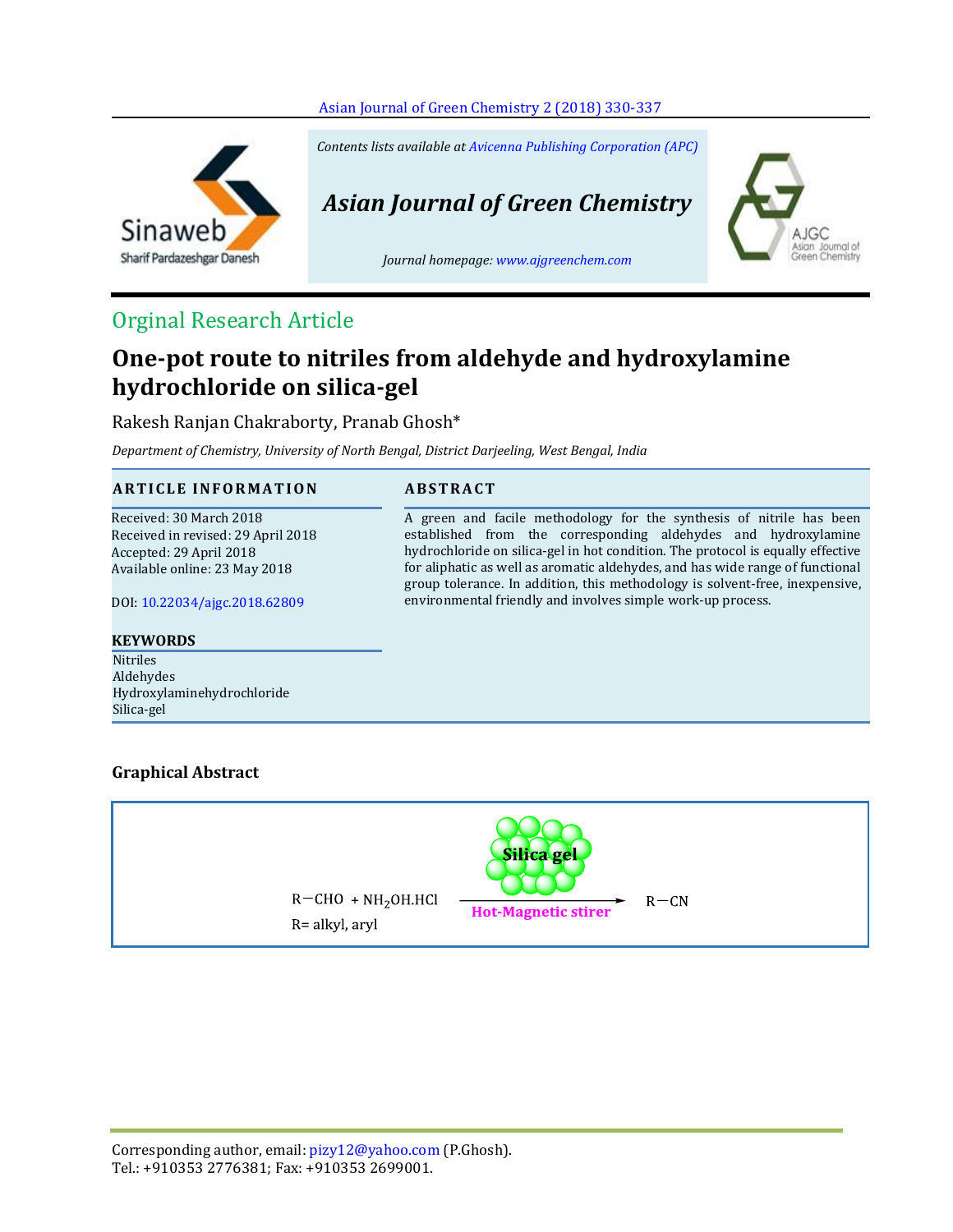Nitriles are the important intermediate for synthesis of the pharmaceuticals, dyes, pesticides, pigments, and polymers [\[1\]](#page-6-0). Nitriles also undergo functional group transformation, leading to different types of compounds including acids [\[2\]](#page-6-1), amides [\[3\]](#page-6-2), amines [\[4\]](#page-6-3), aldehydes [\[5\]](#page-6-4), esters [\[6\]](#page-6-5), amidines [\[7\]](#page-6-6), and ketones [\[8\]](#page-6-7). Nitriles have been widely used for producing the nitrogen heterocycles such as tetrazole [\[9\]](#page-6-8), pyrrolidines [\[10\]](#page-6-9), thiadiazoles [\[11\]](#page-6-10) imidazoles [\[12\]](#page-6-11), oxazoles [\[13\]](#page-6-12), and thiazoles [\[14\]](#page-7-0). Traditional methods used to synthesize the nitriles are including sandmeyer reaction [\[15\]](#page-7-1), kolbe nitrile synthesis [\[16\]](#page-7-2), and ammoxidation of aldehydes [\[17\]](#page-7-3) hydrocyanation of alkene [\[18\]](#page-7-4). There are many catalytic systems which take part in transformation of the nitriles from different functional group, such as from alcohol [\[19\]](#page-7-5), aldoxime [\[20,](#page-7-6) [21\]](#page-7-7), amines [\[22\]](#page-7-8), azides [\[23\]](#page-7-9), amides [\[24\]](#page-7-10), and carbonyls [\[25\]](#page-7-11).

Alkene, benzyl or allylhalide and methyl arenes by oxidative rearrangement also yield nitriles. One of the general traditional method for the nitrile synthesis is the nucleophilic substitution of alkyl halide by metal cyanides. However, this method is not attractive due to its toxicity and difficult workup process. Besides, all the methods mentioned so far involves increase in one carbon atom of the parent compound  $[26-28]$  $[26-28]$  $[26-28]$ . Therefore, transformation of the aldehyde and hydroxylamine hydrochloride into nitrile is an alternative attractive methodology since there is no increase in carbon atom. A great number of processes used for synthesis of the nitriles from aldehyde, such as FeCl<sub>3</sub>/NH<sub>2</sub>OH,HCl [\[29\]](#page-7-14), anhyd Na<sub>2</sub>SO<sub>4</sub>/NaHCO<sub>3</sub> with NH<sub>2</sub>OH,HCl under MW irradiation [\[30\]](#page-7-15), NH<sub>2</sub>OH, HCl/dryAl2O3/MeSO2Cl [\[31\]](#page-7-16), NH2OH,HCl/anhyd.Na2SO4 [\[32\]](#page-7-17), triethylamine sulfurdioxide [\[33\]](#page-7-18), montmorillonite KSF [\[34\]](#page-7-19), formamide [\[35\]](#page-7-20), and acetohydroxamic acid/Bi(OTf)<sub>3</sub>catalyst [\[36\]](#page-7-21). Although a huge synthetic methodology have been reported, the use of expensive catalyst, long reaction time, different oxidants, toxic metal salts, and tedious work-up process makes the existing methodologies avoidable under the aspect of the green chemistry. Since nitrile acts as important bioactive material [\[37\]](#page-7-22) [\(Scheme 1\)](#page-2-0) and synthon for designing bioactive molecule, a straight forward, less expensive and environmentally benign methodology needs to be developed.

Recently, solvent-free synthesis has received much attention from the chemists as this technique is an environmentally benign process. In continuation of our present interest in the development of the solvent-free synthesis [\[38\]](#page-7-23), herein we report a new synthetic methodology for the synthesis of nitriles catalyzed by silica-gel under solvent-free condition.

Silica-gel has been effectively used in organic synthesis not only as a simple medium but also as a mild acid catalyst or as an accelerator. It is easily separable from the product due to its insolubility in the organic solvents. Silica-gel supports catalysts such as  $SiO_2/BF_3$ ,  $SiO_2/NaHSO_4$ ,  $SiO_2/FeCl_3$ , and  $SiO<sub>2</sub>/H<sub>2</sub>SO<sub>4</sub>$  [\[39\]](#page-7-24) have also been used in various types of the organic transformations. With this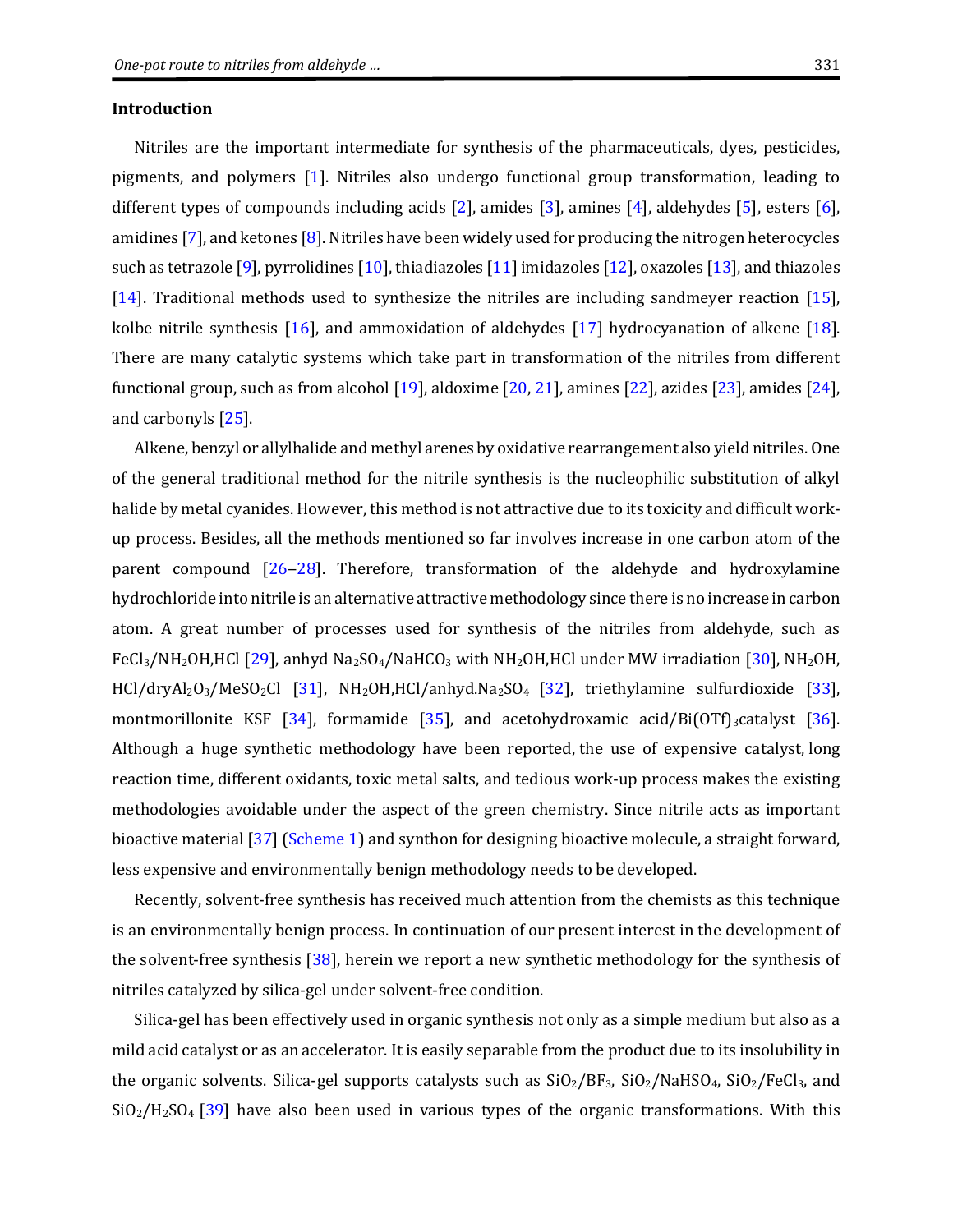background of the silica-gel and in connection with our present interest, we envisioned that the silica-gel itself could serve as an eco-friendly, easily available, high functional group tolerance, and cheap alternative catalyst for synthesis of the nitriles from aldehyde through the metal-free, solventfree condition in one-pot protocol [\(Scheme 2\)](#page-2-1).

<span id="page-2-0"></span>

#### **Experimental**

<span id="page-2-1"></span>on silica-gel

### *General procedure for the synthesis of nitrile*

Aldehydes (1 mmol) and hydroxylamine hydrochloride (1.2 mmol) were mixed with silica-gel  $(60-120 \text{ mesh}, 1 \text{ g})$  in motor and pestle. The mixture was grinded thoroughly. Then themixture was poured into a round bottom flask (50 mL) and stirred with a magnetic stirrer at 100 °C for 3–8 h (As show[n Table](#page-4-0) 3). The progress of the reaction was monitored by TLC. After completion of the reaction, the reaction mixture was extracted with ethyl acetate (3×15 mL) and washed several times with water. The combined reaction mixture was dried over the anhydrous  $Na<sub>2</sub>SO<sub>4</sub>$ , then the solution was concentrated and purified by column chromatography on silica-gel (60-120 mesh using petroleum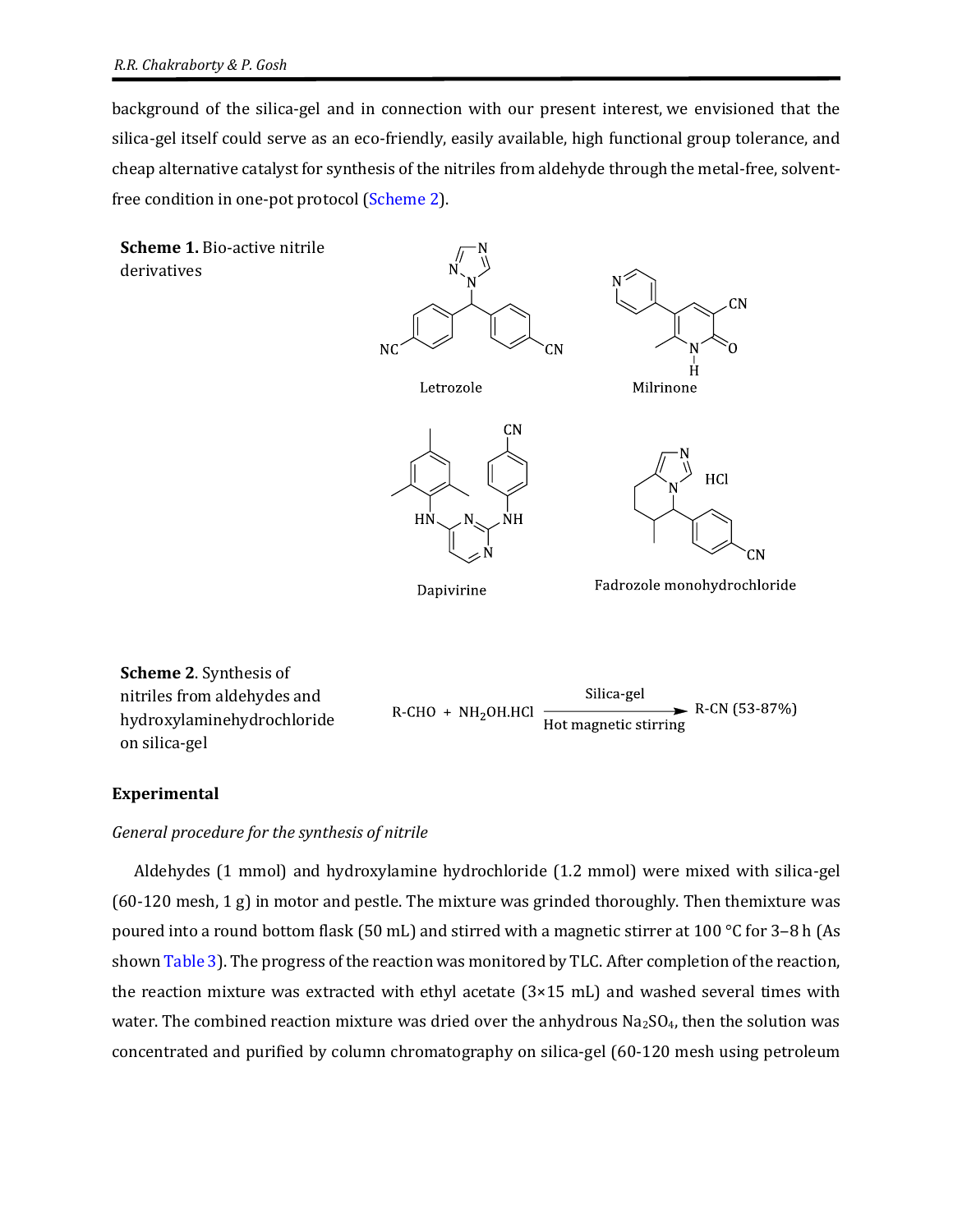ether/ethylacetate as eluent to yield pure nitrile. The desired isolated products were characterized by the IR, 1H NMR, and 13C NMR spectroscopy.

#### **Results and discussion**

In this study, we used vanillin as a model compound for the expected transformation. The model reaction is consisting of vanillin (1 mmol), hydroxylamine hydrochloride (1 mmol) and silica-gel (1 g) on magnetic stirring at room temperature gave no reaction. As the reaction temperature increased, the nitrile (58%) was formed in 3 h along with a trace amount of aldoxime at 70 °C [\(Table 1,](#page-3-0) entry 2). Then, we used 1.5 mmol hydroxyl amine hydrochloride and got 63% nitrile at 70 °C in 3 h [\(Table 1,](#page-3-0) entry 3). Finally, the reaction was optimized as hydroxylamine hydrochloride (1.2 mmol), vanillin (1 mmol), and silica-gel(1 g), and the reaction mixture was kept on hot magnetic stirrer for four hours at 83 °C and got 85% nitrile [\(Table 2,](#page-3-1) entry 3).

| Entry | Time (h) | Temperature $(^{\circ}C)$ | Hydroxylamine (mmol) | Yield $(\%)^b$ |
|-------|----------|---------------------------|----------------------|----------------|
| 1     | 8        | r.t.                      |                      | Nill           |
| 2     | 3        | 70                        |                      | 58             |
| 3     | 3        | 70                        | 1.5                  | 63             |
| 4     | 4        | 83                        | 1.2                  | 87c            |
| 5     | 5        | 100                       | 1.2                  | 86             |
| b     | h        | 110                       | റ                    | 83             |

#### <span id="page-3-0"></span>Table 1. Optimization of temperature<sup>a</sup>

a Reaction of vanillin (1 mmol), silica-gel (1 g) on magnetic stirrer in different time and temperature

<sup>b</sup> Isolated yield

<sup>c</sup>Optimized reaction condition

#### <span id="page-3-1"></span>**Table 2.** Optimization of catalyst<sup>a</sup>

| Entry | Silica-gel (g) | Yield $(\%)^b$ |
|-------|----------------|----------------|
|       | Nill           | Oxime          |
| 2     | 0.5            | 53             |
| 3     |                | 85c            |
| 4     | 1.5            | 84             |
|       | າ              | 75             |

<sup>a</sup> Reaction of vanillin (1 mmol), Hydroxylamine hydrochloride (1.2 mmol), silica-gel in different amount

<sup>b</sup> Isolated yield

<sup>c</sup> Optimized reaction condition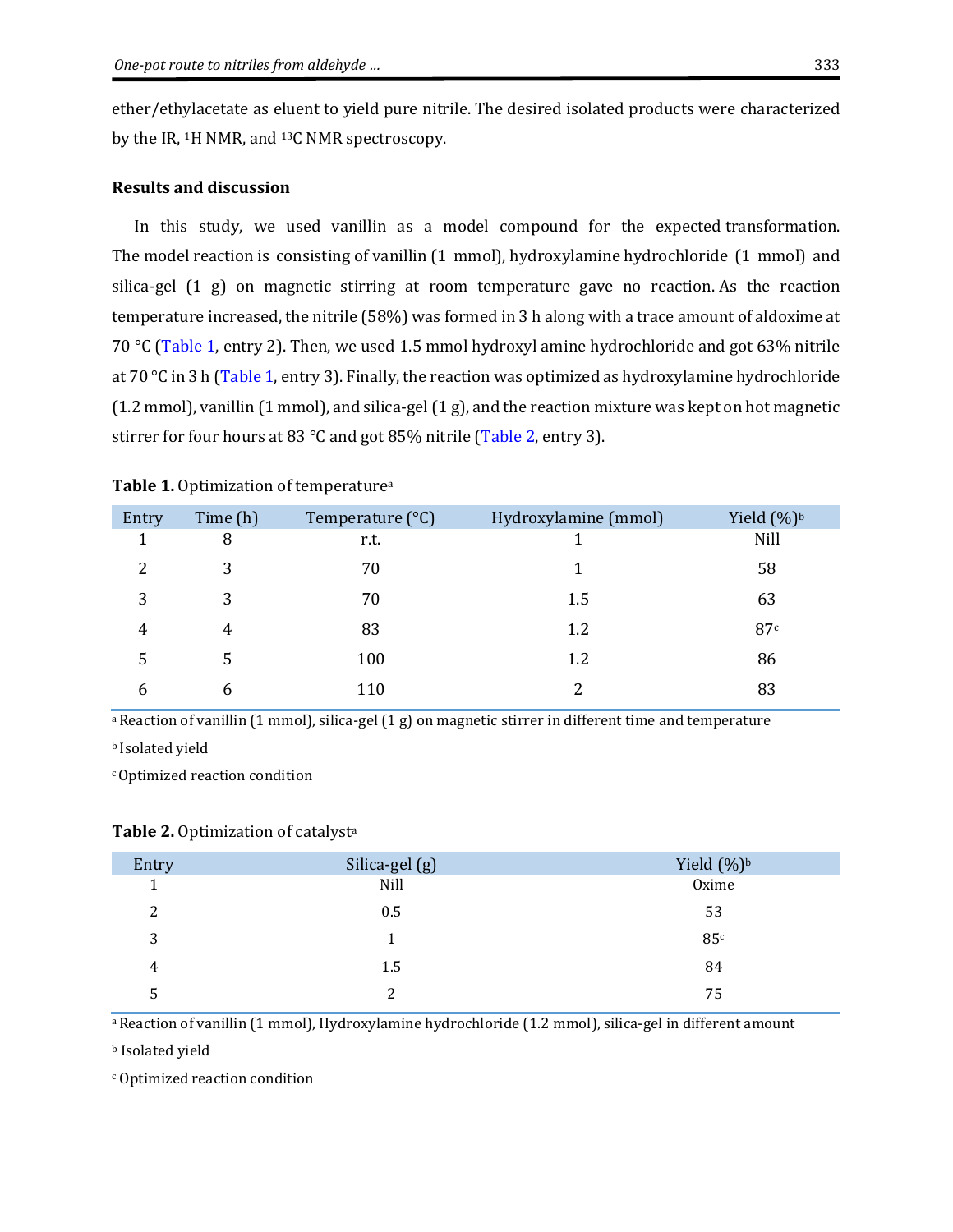We applied this optimized methodology to various aldehydes and obtained nitriles in 53 to 87% yields [\(Table 3\)](#page-4-0). As seen in [Table3,](#page-4-0) the aldehydes with electron-donating groups such as -OH, -OMe, and -NMe<sub>2</sub> produced higher yields; however, the aldehydes with electron-withdrawing groups require higher temperature and produce lower yields.

Plausible mechanism for synthesis of the nitrile from aldehyde and hydroxylamine hydrochloride on silica-gel [\(Scheme](#page-6-13) 3).

| Entry            | Aldehydes                                             | Time (h)         | Temperature (°C) | Product                                       | Yield (%) <sup>a</sup> |
|------------------|-------------------------------------------------------|------------------|------------------|-----------------------------------------------|------------------------|
| $\mathbf{1}$     | CHO<br>OCH <sub>3</sub><br>ÒН                         | $\overline{4}$   | 83               | CN<br>OCH <sub>3</sub><br>ÒH                  | 87                     |
| $\sqrt{2}$       | CHO<br>ÒН                                             | 4.5              | $110\,$          | CN<br>ÒΗ                                      | 81                     |
| $\overline{3}$   | $H_3C \sim N$ <sup>CH<sub>3</sub></sup><br><b>CHO</b> | $5.5\,$          | 110              | $H_3C \sim N$ <sup>CH<sub>3</sub></sup><br>ĊN | 82                     |
| $\pmb{4}$        | CHO<br>OCH <sub>3</sub>                               | 5.5              | 83               | ÇN<br>$\overline{O}CH_3$                      | 59                     |
| 5                | CHO<br>NO <sub>2</sub>                                | 5.5              | 130              | CN<br>NO <sub>2</sub>                         | 54                     |
| $\boldsymbol{6}$ | CHO<br>C <sub>1</sub>                                 | 5.5              | 105              | CN<br>CI                                      | 69                     |
| $\sqrt{ }$       | <b>CHO</b>                                            | $\boldsymbol{6}$ | 130              | .CN                                           | 56                     |

<span id="page-4-0"></span>

| Table 3. Synthesis of nitrile from aldehyde on silica-gel |  |  |  |
|-----------------------------------------------------------|--|--|--|
|-----------------------------------------------------------|--|--|--|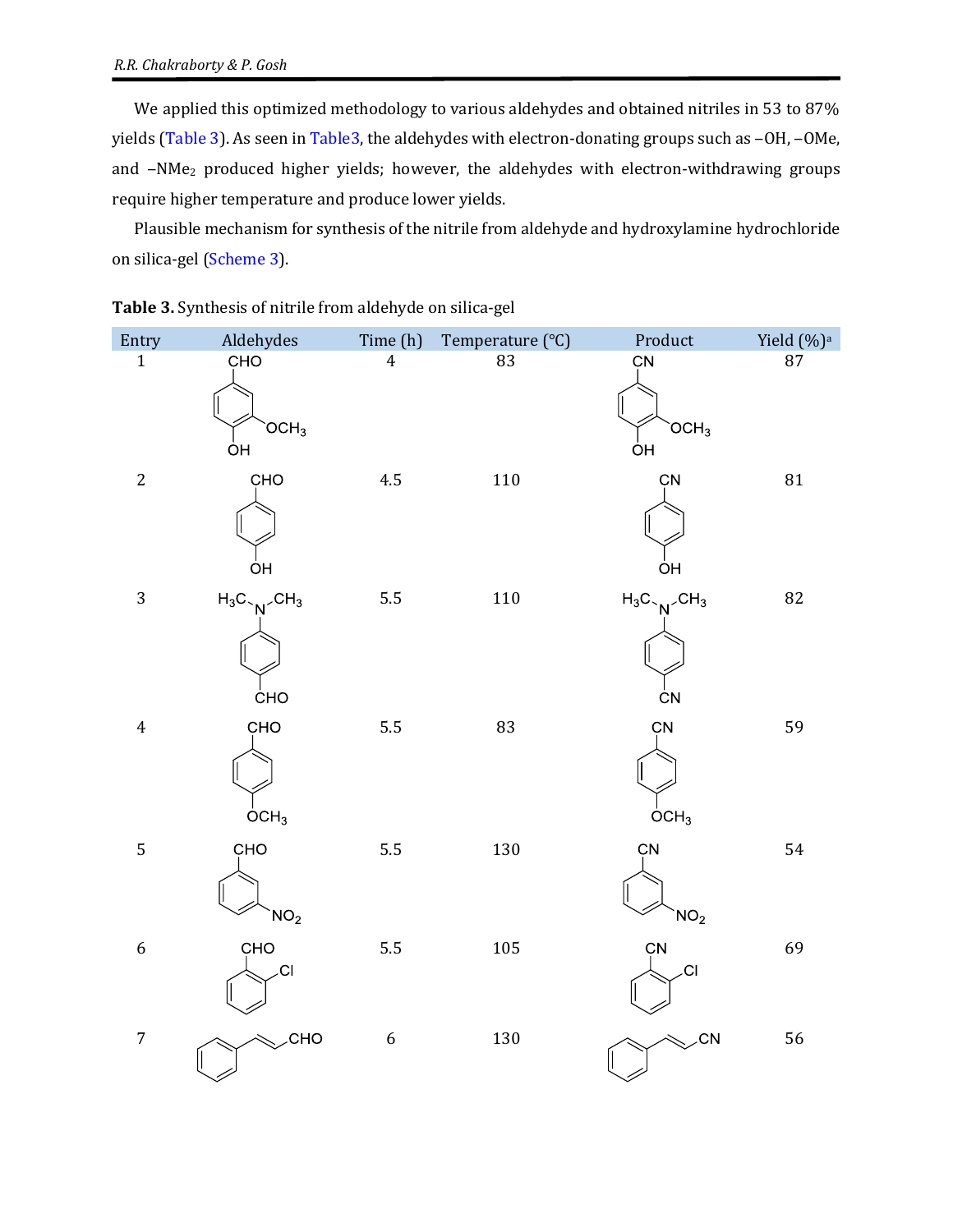

a Isolated yield

### **Conclusion**

We have explored a very facile one-pot transformation of nitrile from aldehyde, hydroxylamine hydrochloride, and silica-gel. The main advantage of this protocol is that, the other groups present in the aldehydes remain unaffected and both aliphatic and aromatic aldehydes are subject to this transformation. Also, this technique is in expensive solvent-free, environmental friendly, and simple work-up process.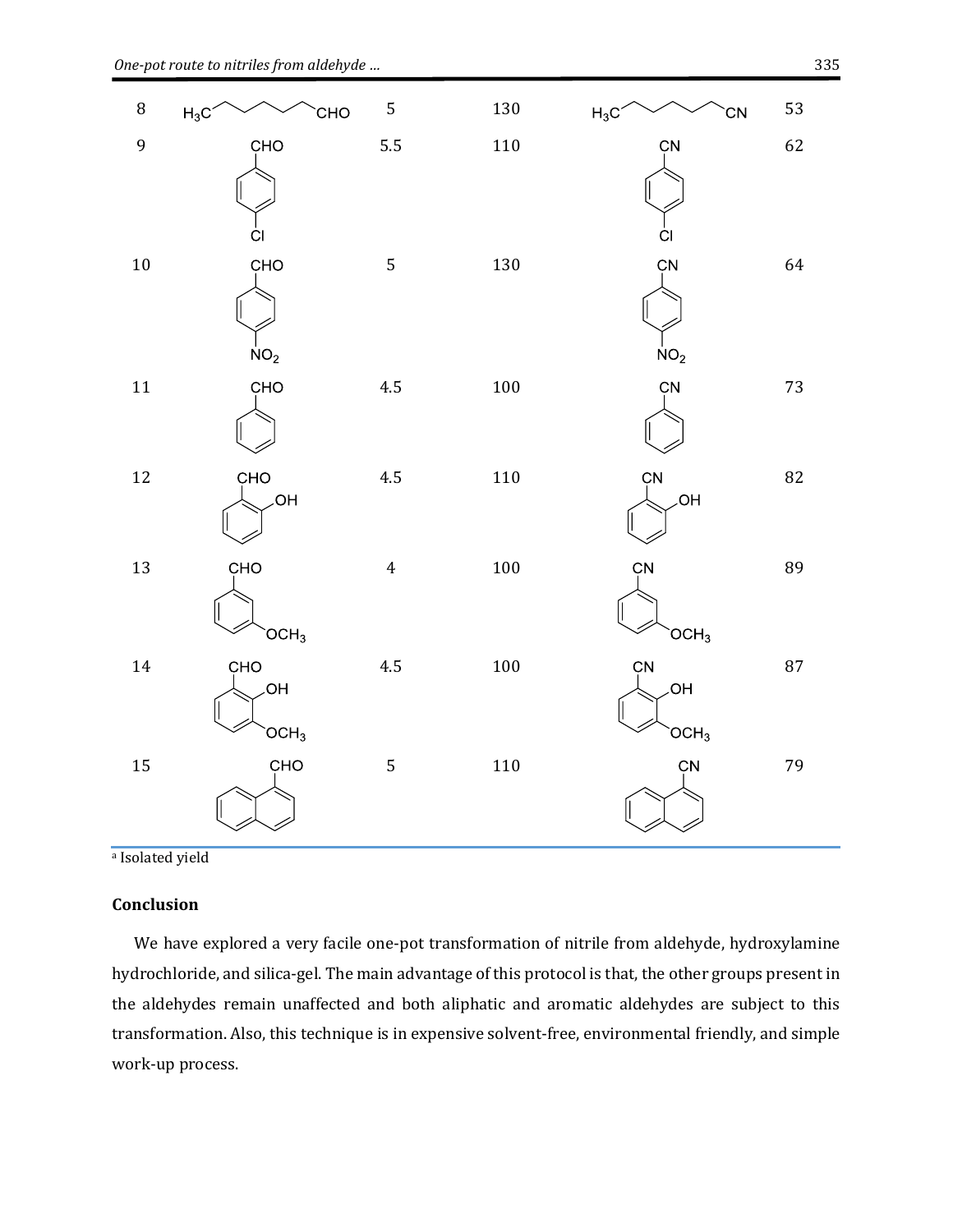

<span id="page-6-13"></span>**Scheme 3**. Plausible mechanistic pathway

# **Acknowledgment**

Authors would like to appreciate UGC (New Delhi, India) for its financial support.

# **Disclosure statement**

No potential conflict of interest was reported by the authors.

# **References**

<span id="page-6-0"></span>[1]. Houben-Weyl C. Methodender OrganischenChemie. Falbe; J. Ed. Georg Thieme Verlag: Stuttgart; 1985, E5, 1313

- <span id="page-6-1"></span>[2]. Kumar S., Dixit S.K., Awasthi S.K. *Tetrahedron Lett*., 2014, **55**:3802
- <span id="page-6-2"></span>[3]. Khaksar S., Fattahi E., Fattahi E. *Tetrahedron Lett.,* 2011, **52**:5943
- <span id="page-6-3"></span>[4]. Haddenham D., Pasumansky L., DeSoto J., Eagon S., Singaram B. *J. Org. Chem***.,** 2009, *74*:1964
- <span id="page-6-4"></span>[5]. Ha J.H., Ahn J.H., An D.K. *Bull. Korean Chem.Soc.,* 2006*,* **27**:121
- <span id="page-6-5"></span>[6]. Luo F.T., Jeevanandam A. *Tetrahedron Lett*., 1998, **39**:9455
- <span id="page-6-6"></span>[7]. Korbad B.L., Lee S.H. *Bull. Korean Chem.Soc.,* 2013*,* **34***:*1266
- <span id="page-6-7"></span>[8]. Zhou C., Larock R.C. *J. Am. Chem. Soc.,* 2004, **126**:2302
- <span id="page-6-8"></span>[9]. Mani P., Singh A.K., Awasthi S.K. *Tetrahedron Lett*., 2014, **55**:1879
- <span id="page-6-9"></span>[10]. Ramachandran P.V., Mitsuhashi W., Nicponski D.R. *Tetrahedron Lett.*, 2013, **54**:5001
- <span id="page-6-10"></span>[11]. Noei J., Khosropour A.R. *Tetrahedron Lett*., 2013, **54**:9
- <span id="page-6-11"></span>[12]. Bosch L., Vilarrasa J. *Angew. Chem. Int. Ed.,* 2007, **46**:3926
- <span id="page-6-12"></span>[13]. Heller B., Sundermann B., Buschmann H., Drexler H-J., You J., Holzgrabe U., Heller E., Oehme G.
- *J. Org. Chem.*, 2002, **67**:4414